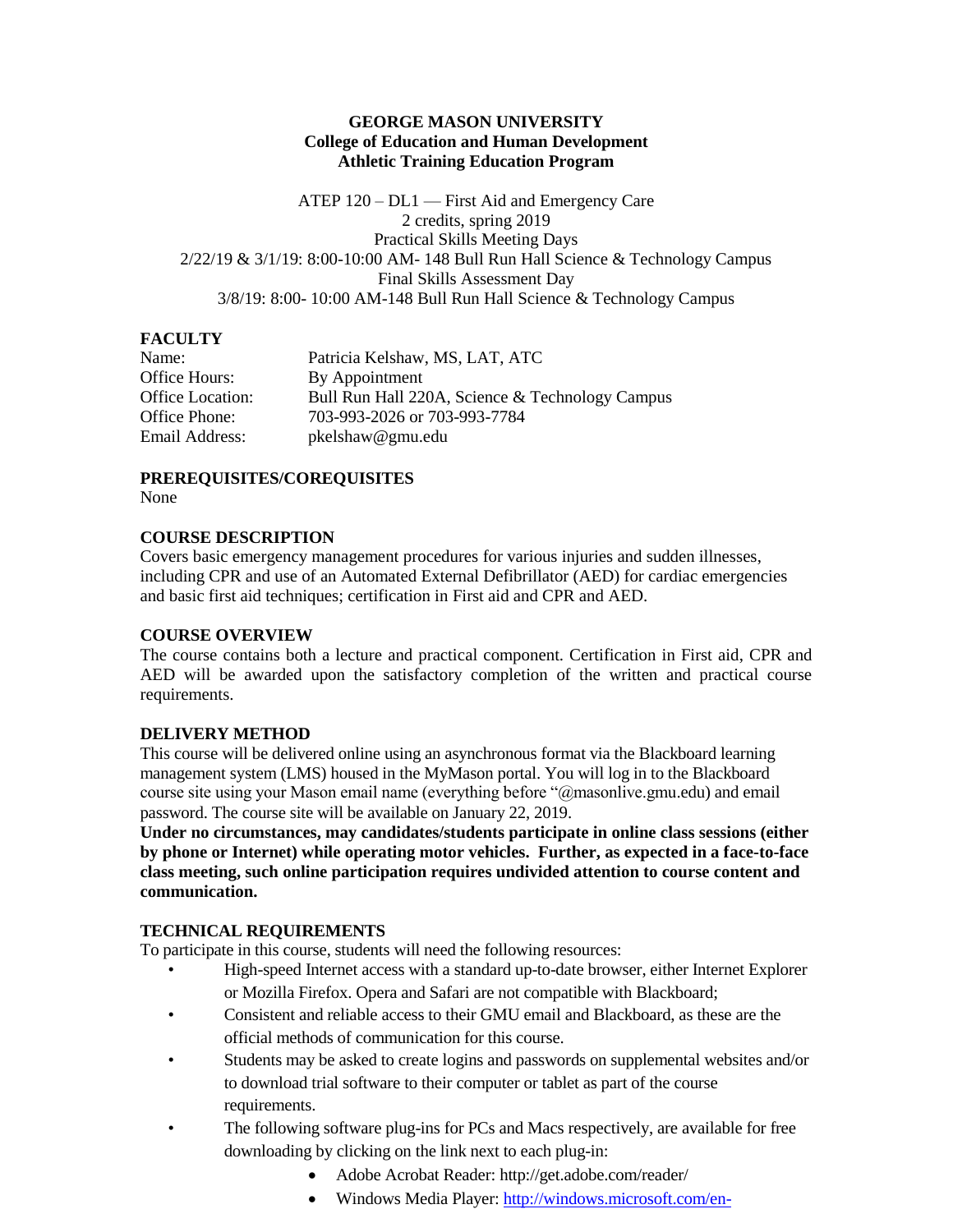#### [US/windows/downloads/windows-media-player](http://windows.microsoft.com/en-US/windows/downloads/windows-media-player)

• Apple Quick Time Player: www.apple.com/quicktime/download

### **EXPECTATIONS**

- **Course Week:** Because asynchronous courses do not have a "fixed" meeting day, our week will start on Monday and finish on Sunday.
- **Log-in Frequency**: Students must actively check the course Blackboard site and their GMU email for communications from the instructor, at a minimum this should be 2 times per week.
- Participation: Students are expected to actively engage in all course activities throughout the semester, which include viewing of all course materials, completing course activities and assignments, and participating in course discussions and group interactions.
- **Technical Competence**: Students are expected to demonstrate competence in the use of all course technology. Students are expected to seek assistance if they are struggling with technical components of the course.
- **Technical Issues**: Students should expect that they could experience some technical difficulties at some point in the semester and should, therefore, budget their time accordingly. Late work will not be accepted based on individual technical issues.
- **Workload**: Expect to log in to this course **at least three times a week** to read announcements, participate in the discussions, and work on course materials. Remember, this course is **not** self-paced. There are **specific deadlines** and **due dates** listed in the **CLASS SCHEDULE** section of this syllabus to which you are expected to adhere. It is the student's responsibility to keep track of the weekly course schedule of topics, readings, activities and assignments due.
- **Instructor Support:** Students may schedule a one-on-one meeting to discuss course requirements, content or other course-related issues. Those unable to come to a Mason campus can meet with the instructor via telephone or web conference. Students should email the instructor to schedule a one-on-one session, including their preferred meeting method and suggested dates/times.
- **Netiquette:** The course environment is a collaborative space. Experience shows that even an innocent remark typed in the online environment can be misconstrued. Students must always re-read their responses carefully before posting them, so as others do not consider them as personal offenses. *Be positive in your approach with others and diplomatic in selecting your words.* Remember that you are not competing with classmates, but sharing information and learning from others. All faculty are similarly expected to be respectful in all communications.
- **Accommodations**: Online learners who require effective accommodations to insure accessibility must be registered with George Mason University Disability Services.

# **COURSE OBJECTIVES**

This course is designed to enable students to do the following:

- 1. Demonstrate all competencies necessary for CPR/AED certification to Emergency Care & Safety Institute standards.
- 2. Operate an Automatic External Defibrillator (AED).
- 3. Perform all competencies necessary for basic First Aid for Emergency Care & Safety Institute standards.
- 4. Recognize and properly assist in treating breathing emergencies and medical emergencies.
- 5. Demonstrate control of bleeding and shock in a patient.
- 6. Identify and provide initial first aid for soft tissue and musculoskeletal injuries.
- 7. Recognize environmental emergencies and properly apply basic first aid to assist a patient.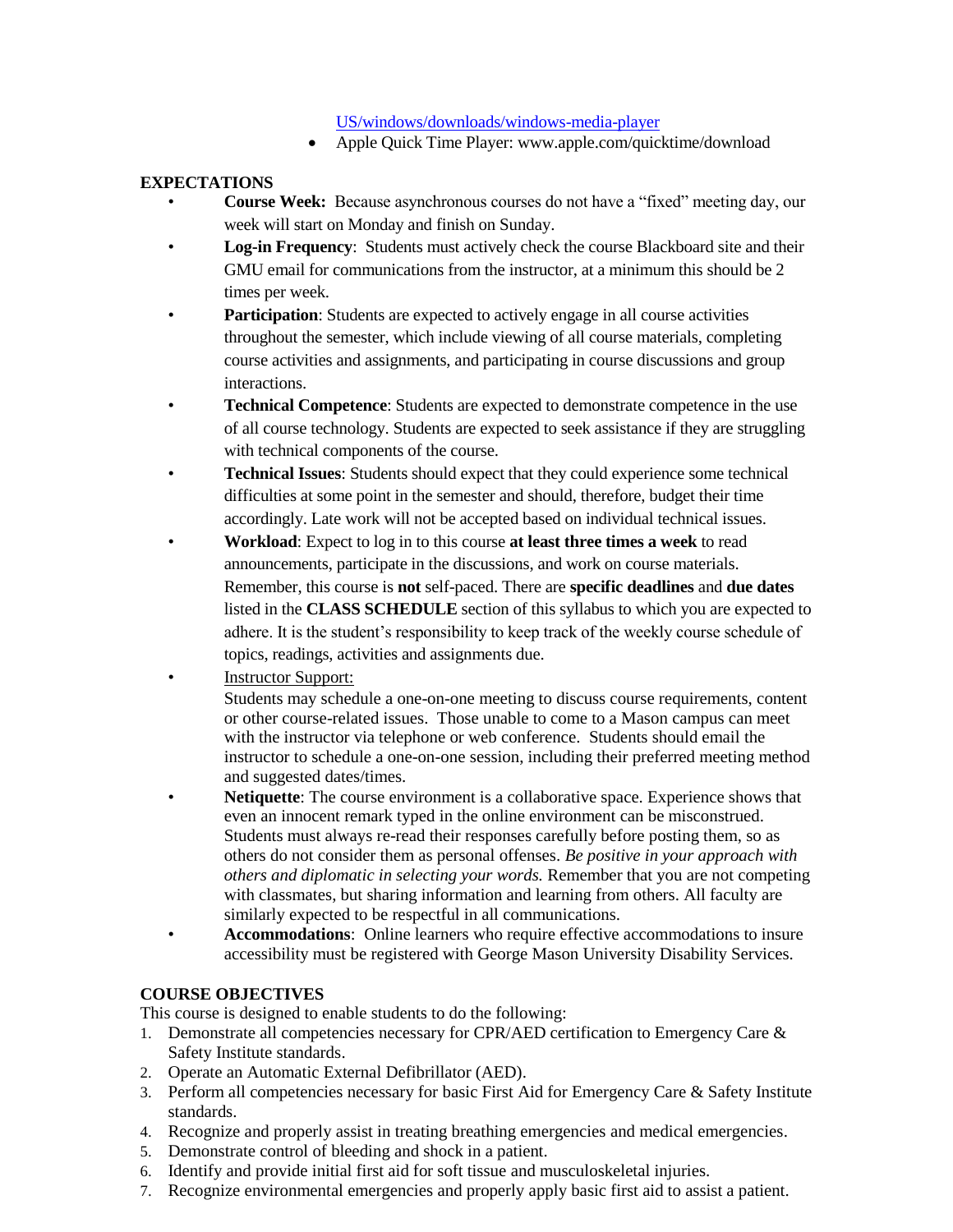# **PROFESSIONAL ASSOCIATION STANDARDS**

Further, upon completion of this course, students will meet the following professional accreditation standards:

- 1. 2010 International Consensus Guidelines for Cardiopulmonary Resuscitation (CPR) and Emergency Cardiac Care (ECC)
- 2. Commission on Accreditation of Athletic Training Education (CAATE) competencies and proficiencies in one or more of the following content areas: evidence-based practice, prevention and health promotion, clinical examination and diagnosis, acute care of injury and illness, therapeutic interventions, psychosocial strategies and referral, healthcare administration, professional development and responsibility.
- 3. National Association for Sport and Physical Education (NASPE) Domain 2: Safety and Injury Prevention

| Standard 5 | Prevent Injuries by providing safe facilities                                                                          |
|------------|------------------------------------------------------------------------------------------------------------------------|
| Standard 7 | Monitor Environmental conditions and modify participation as needed to<br>ensure the health and safety of participants |
| Standard 8 | Identify physical conditions that predispose athletes to injuries                                                      |
| Standard 9 | Recognize injuries and provide immediate appropriate care                                                              |

### **REQUIRED TEXTS**

Thygerson AL, (2011). *First Aid, CPR and AED Interactive 7thEdition*, Jones & Bartlett Learning

# **COURSE PERFORMANCE EVALUATION**

ATEP 120 is a pass or fail course. \*\*Failing any part of the on-line modules or any of the performance evaluation requirements will result in failing the course.\*\*

Students must achieve a passing grade of 80% or better on the Emergency Care & Safety Institutes' (ECSI) First Aid, CPR and AED on-line materials and perform live First Aid and CPR/AED skills at a competency level demonstrated by ECSI. Instructions on how to access the ECSI website, course information, and purchasing are provided at the end of this syllabus.

### **Participation**

Students are expected to complete the online ECSI CPR course modules. In addition, students are expected to physically attend class on the following dates  $\&$  times:

Friday 2/22/19 8:00AM -10:00AM Friday 3/1/19 8:00AM -10:00AM

### **Final Exam: First Aid and CPR/AED Live Skills Tests**

A final exam (check your understanding) must be completed at the end of the ECSI on-line course modules. Students MUST earn 80% or greater to achieve a passing grade. The student must receive a passing grade in order to attempt the live skills tests. Students must receive a passing grade on Exam in order to obtain Certificates of Completion by ECSI. This test will evaluate students' ability to perform First Aid and Emergency Care techniques as

demonstrated by ECSI. The final exam/live skills test is on Friday 3/8/19 8:00AM – 10:00AM. **NOTE: In order to complete the exam and pass the course, the student must hand in a completed ECSI certificate indicating completion of the online course modules.**

\*\*Students must demonstrate skills at a competency level demonstrated by ECSI on both Skills Tests (First Aid and CPR/AED) to qualify for ECSI certification and pass the course\*\*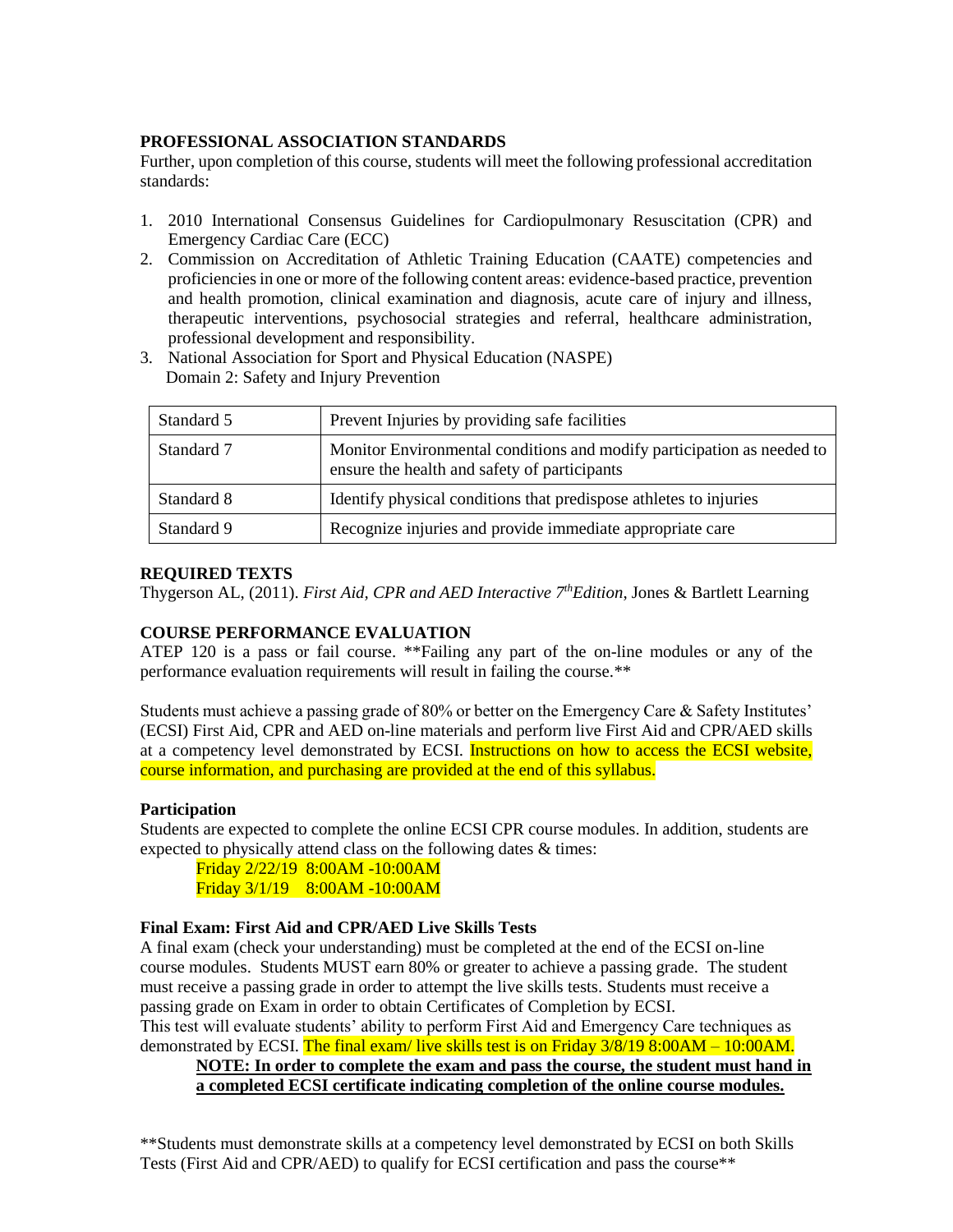| <b>EVALUATION</b>                | <b>NUMBER</b> | <b>POINTS</b>          |
|----------------------------------|---------------|------------------------|
| On-Line Modules Final Exam       |               | Pass/Fail*             |
| First Aid Skills Test            |               | Pass/Fail*             |
| <b>Basic CPR/AED Skills Test</b> |               | Pass/Fail*             |
| To Pass Course student must      |               | Pass/Fail <sup>*</sup> |
| achieve 80% or better on ESCI    |               |                        |
| online materials. Student must   |               |                        |
| demonstrate to ESCI competency   |               |                        |
| level First Aid Skills. Student  |               |                        |
| must demonstrate to ESCI         |               |                        |
| competency level CPR/AED         |               |                        |
| Skills.                          |               |                        |

\*The student's grade will be based on the following scale:

Pass \*\*Students must demonstrate skills at a competency level demonstrated by ECSI on both Skills Tests (First Aid and CPR/AED) to qualify for ECSI certification and pass the course\*\*

# **PROFESSIONAL DISPOSITION**

Students are expected to exhibit professional behaviors and dispositions at all times.

# **SUGGESTED COURSE SCHEDULE**

| <b>WEEK</b>                                                                                                                                         | <b>TOPIC</b>        | <b>ASSIGNMENT</b>                                                                                                                                                                         |
|-----------------------------------------------------------------------------------------------------------------------------------------------------|---------------------|-------------------------------------------------------------------------------------------------------------------------------------------------------------------------------------------|
| 1 - Online Modules<br>$1/22 - 1/27$                                                                                                                 | First Aid, CPR, AED | -Introduction<br>-Before Helping Take the<br><b>Appropriate Actions</b><br>-Bleeding, Wounds<br>-Head and Spinal Injuries<br>-Chest & Abdominal Injuries<br>-Bone, Joint, Muscle Injuries |
| 2 – Online Modules<br>$1/28 - 2/3$                                                                                                                  | First Aid, CPR/AED  | -Burns<br>-Sudden Illnesses<br>- Heart Attack and Stroke<br>- Shock<br>-Bites and Stings<br>-Heat<br>and Cold<br>Related<br>Emergencies<br>-Poisoning                                     |
| <b>3 - Online Modules</b><br>$2/4 - 2/10$                                                                                                           | First Aid, CPR, AED | -First Aid Check off<br>$-CPR$<br>$-AED$<br>-Emergency Rescues, Moves<br>and Priorities                                                                                                   |
| 4 – Online Modules<br>$2/11 - 2/17$                                                                                                                 | First Aid, CPR, AED | -Complete<br>remaining<br>modules                                                                                                                                                         |
| <b>5- Online Modules</b><br>$2/18 - 2/24$                                                                                                           | First Aid, CPR, AED | -Review CPR skills<br>-Prepare for Final Exam                                                                                                                                             |
| 6 – In-Person Practice<br><b>Session</b><br>Friday, 2/22/19, 8-10 AM,<br><b>Bull Run Hall 148</b><br><b>7- In-Person Practice</b><br><b>Session</b> |                     |                                                                                                                                                                                           |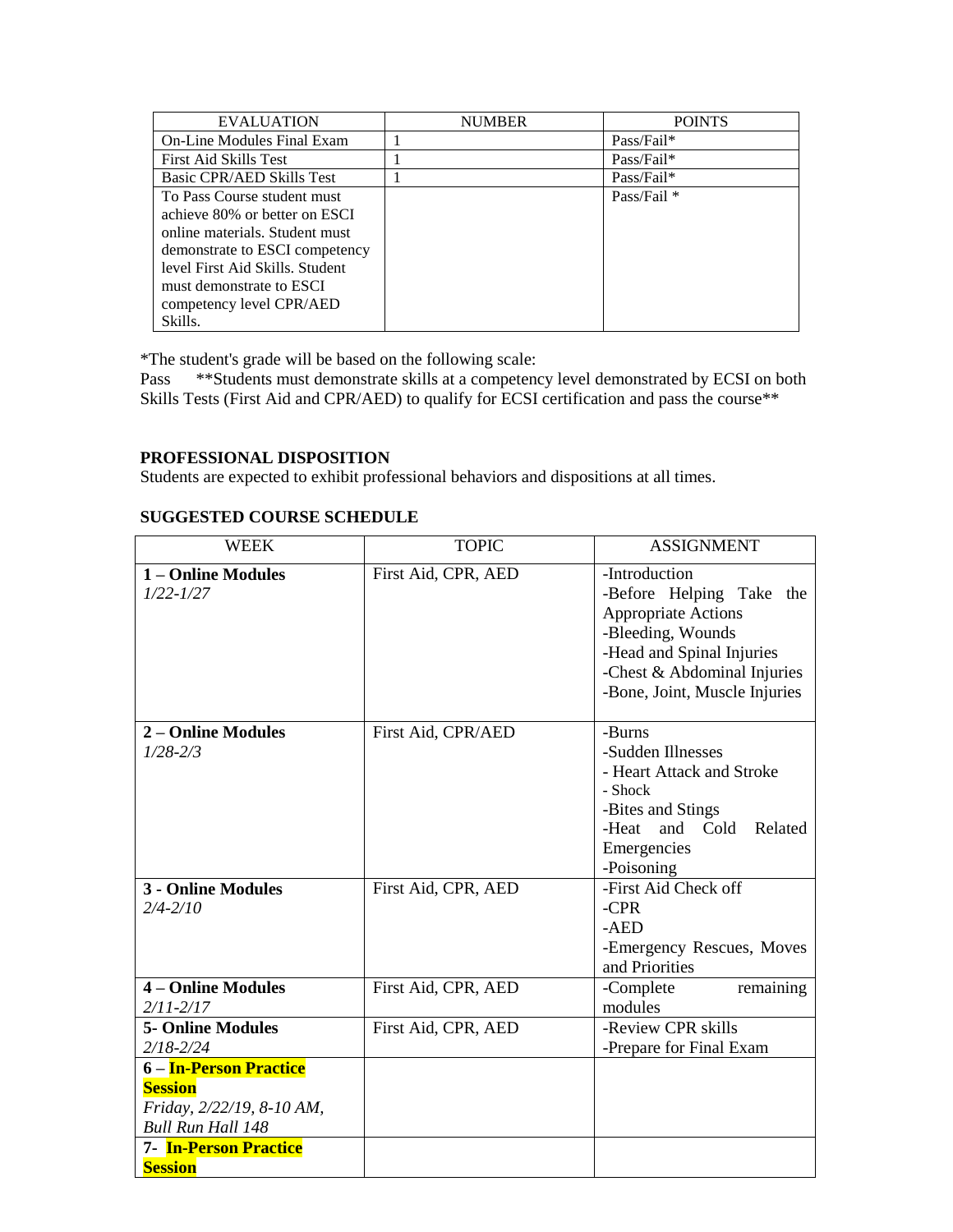| Friday, 3/1/19, 8-10 AM, Bull |                     |                                      |
|-------------------------------|---------------------|--------------------------------------|
| Run Hall 148                  |                     |                                      |
| 8 – In-Person Final Exam –    | First Aid, CPR, AED | - Check Your Understanding           |
| <b>Live Skill Test</b>        |                     | Final Exam                           |
| Friday, 3/8/19, 8-10AM, Bull  |                     |                                      |
| Run Hall 148                  |                     | <mark>*Print certificate upon</mark> |
|                               |                     | completion; to be presented          |
|                               |                     | to instructor at first skills        |

*Note: Faculty reserves the right to alter the schedule as necessary*

**CORE VALUES COMMITMENT**: The College of Education and Human Development is committed to collaboration, ethical leadership, innovation, research-based practice, and social justice. Students are expected to adhere to these principles.

### **GMU POLICIES AND RESOURCES FOR STUDENTS**

### *Policies*

- Students must adhere to the guidelines of the Mason Honor Code (see [http://oai.gmu.edu/the](http://oai.gmu.edu/the-mason-honor-code/)[mason-honor-code/\)](http://oai.gmu.edu/the-mason-honor-code/).
- Students must follow the university policy for Responsible Use of Computing (see [http://universitypolicy.gmu.edu/policies/responsible-use-of-computing/\)](http://universitypolicy.gmu.edu/policies/responsible-use-of-computing/).
- Students are responsible for the content of university communications sent to their Mason email account and are required to activate their account and check it regularly. All communication from the university, college, school, and program will be sent to students **solely** through their Mason email account.
- Students with disabilities who seek accommodations in a course must be registered with George Mason University Disability Services. Approved accommodations will begin at the time the written letter from Disability Services is received by the instructor (see [http://ods.gmu.edu/\)](http://ods.gmu.edu/).
- Students must follow the university policy stating that all sound emitting devices shall be silenced during class unless otherwise authorized by the instructor.

### *Campus Resources*

- Support for submission of assignments to Tk20 should be directed to [tk20help@gmu.edu](mailto:tk20help@gmu.edu) or [https://cehd.gmu.edu/api/tk20.](https://cehd.gmu.edu/api/tk20) Questions or concerns regarding use of Blackboard should be directed to [http://coursessupport.gmu.edu/.](http://coursessupport.gmu.edu/)
- The George Mason University Writing Center staff provides a variety of resources and services (e.g., tutoring, workshops, writing guides, handbooks) intended to support students as they work to construct and share knowledge through writing (see [http://writingcenter.gmu.edu/\)](http://writingcenter.gmu.edu/).
- The George Mason University Counseling and Psychological Services (CAPS) staff consists of professional counseling and clinical psychologists, social workers, and counselors who offer a wide range of services (e.g., individual and group counseling, workshops and outreach programs) to enhance students' personal experience and academic performance (see [http://caps.gmu.edu/\)](http://caps.gmu.edu/).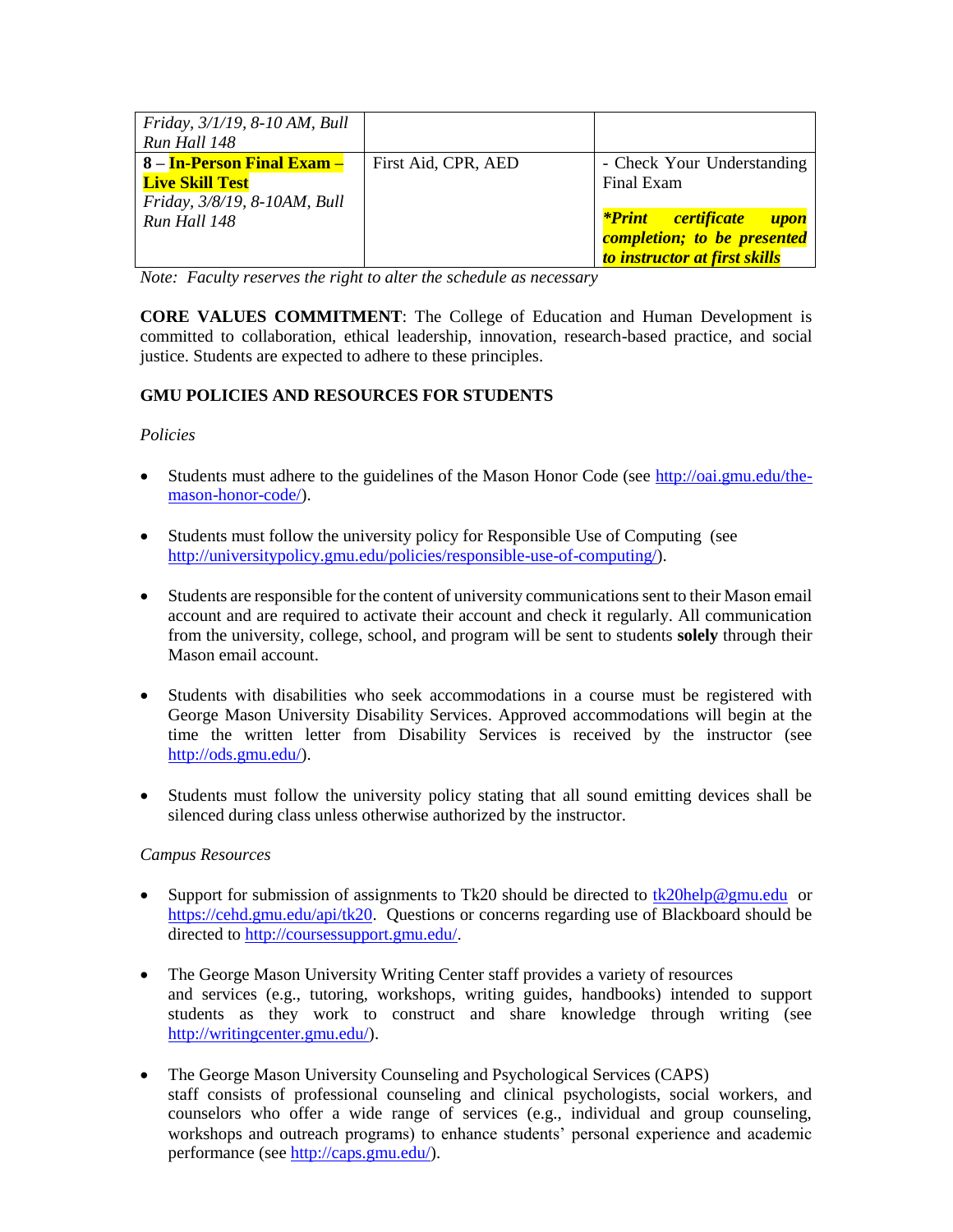• The George Mason University Office of Student Support staff helps students negotiate life situations by connecting them with appropriate campus and off-campus resources. Students in need of these services may contact the office by phone (703-993-5376). Concerned students, faculty and staff may also make a referral to express concern for the safety or well-being of a Mason student or the community by going to [http://studentsupport.gmu.edu/,](http://studentsupport.gmu.edu/) and the OSS staff will follow up with the student.

### **For additional information on the College of Education and Human Development, please visit our website https://cehd.gmu.edu/.**

### **E-MAIL CORRESPONDENCE**

Only messages that originate from a George Mason University address will be accepted. The following is an appropriate professional format:

Dear Ms. Kelshaw, *(Beginning salutation)*

I am looking forward to your class. *(Text body)*

Regards, *(Ending Salutation)*

*(Your name)*

### **SPECIAL REQUIREMENT**

The student will use issued supplies to practice skills that are taught in the laboratory section of the course as well as access to on-line materials and certification cards. A laboratory fee of \$50.00 for this course was assessed through financial aid.

### **NATURE OF COURSE DELIVERY**

Hybrid -including asynchronous on-line materials presentation and live skill practice and evaluation. On-line material can be completed at the student's designated pace, but a course calendar is provided for a suggested timeline for course completion. Skills practice dates and times have been scheduled and are posted on page 1 of syllabi. *Students must attend class for the two designated dates, and the final exam in order to pass the course.*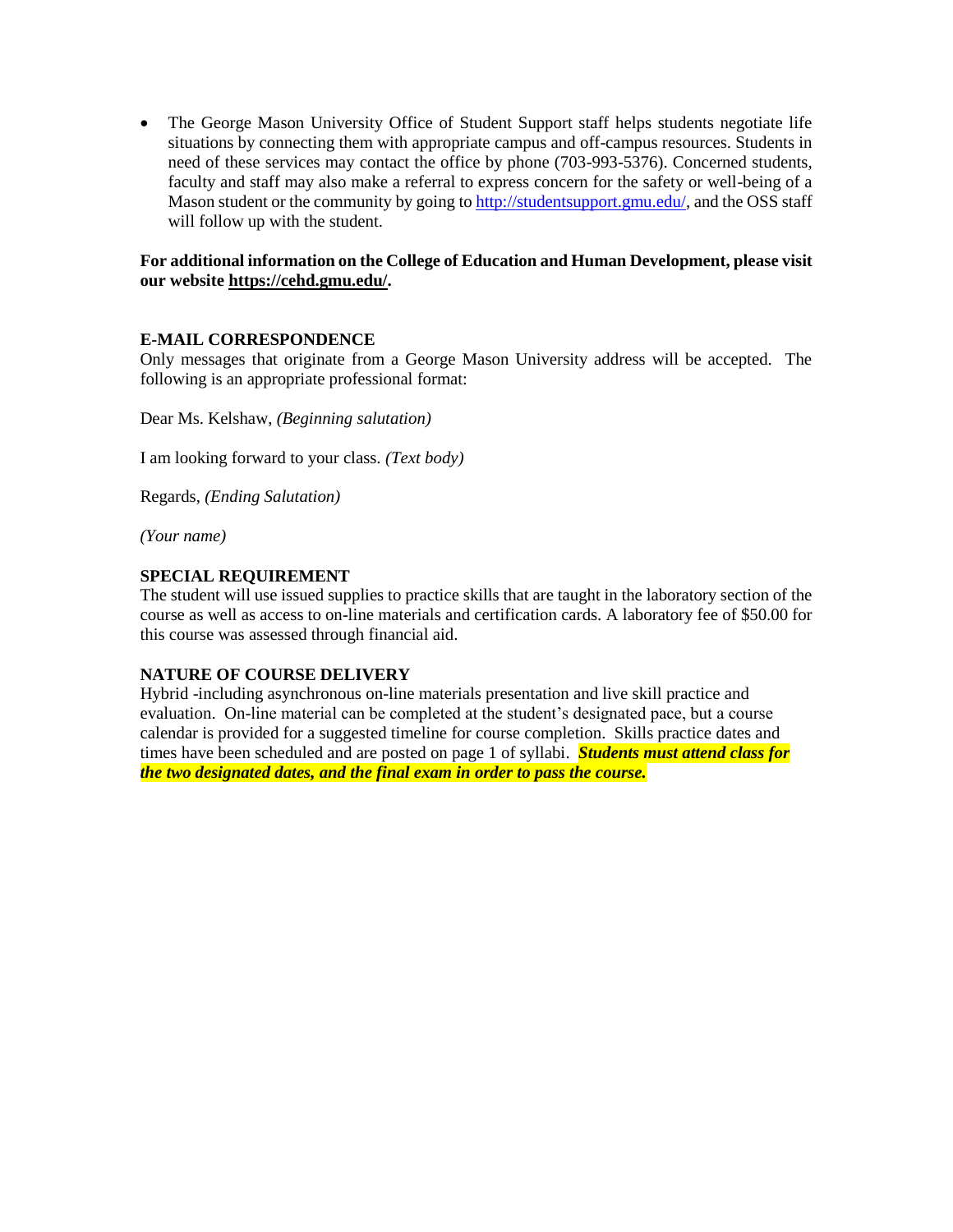#### **Instructions to purchase and access certification materials for**  *First Aid, CPR and AED Interactive 7 th Edition* **Instructions to purchase online certification material For** *First Aid, CPR and AED Interactive*

1. Go to the following website [http://www.ecsinstitute.org/courses/course.aspx/online.](http://www.ecsinstitute.org/courses/course.aspx/online) Purchase the *First Aid, CPR, and AED Interactive, Seventh Edition* 

|                                                                                                                                                 | I was thug of it, and the thickness, sevenin Battion |      |           |     |          |                     |
|-------------------------------------------------------------------------------------------------------------------------------------------------|------------------------------------------------------|------|-----------|-----|----------|---------------------|
| <b>BLAST!</b> (Babysitter<br><b>Lessons and Safety</b><br><b>Training) Online, Second</b><br><b>Edition</b><br>More Info<br><b>Purchase Now</b> | Lavperson                                            | 3.5  | <b>No</b> | 365 | \$26.95  | Call for<br>pricing |
| <b>Bloodborne and Airborne</b><br><b>Pathogens Interactive</b><br>More Info<br><b>Purchase Now</b>                                              | Professional                                         | 1.25 | <b>No</b> | 365 | \$15.95  | Call for<br>pricing |
| <b>CPR and AED Interactive,</b><br><b>Seventh Edition</b><br>More Info<br><b>Purchase Now</b>                                                   | Layperson                                            | 1.25 | Yes       | 365 | \$11.95  | Call for<br>pricing |
| eACLS™, Third Edition<br>More Info<br><b>Purchase Now</b>                                                                                       | Professional                                         | 8    | Yes       | 365 | \$129.95 | Call for<br>pricing |
| First Aid, CPR, and AED<br><b>Interactive, Seventh</b><br><b>Edition</b><br>More Info<br><b>Purchase Now</b>                                    | Layperson                                            | 2.5  | Yes       | 365 | \$15.95  | Call for<br>pricing |
| <b>Health Care Provider CPR</b><br>Interactive, Fifth Edition<br>More Info                                                                      | Professional                                         | 3    | Yes       | 365 | \$15.95  | Call for<br>pricing |
| w∃                                                                                                                                              |                                                      |      |           |     |          |                     |

2. Check the box "To Proceed, you must ceck the box on the left to verify that you understand and accept the terms listed above", then click submit

|                                             | Contact Us   Site Map   Shopping Cart                                                                                                                                                                                                                                    | $L$ orell                 |  |
|---------------------------------------------|--------------------------------------------------------------------------------------------------------------------------------------------------------------------------------------------------------------------------------------------------------------------------|---------------------------|--|
|                                             | <b>EMEDCENCY CADE</b>                                                                                                                                                                                                                                                    |                           |  |
|                                             |                                                                                                                                                                                                                                                                          | $\boldsymbol{\mathsf{x}}$ |  |
|                                             | <b>Skills Testing</b>                                                                                                                                                                                                                                                    |                           |  |
|                                             | Practical Exams are required for the following item being added to your cart:                                                                                                                                                                                            |                           |  |
| <b>Courses &amp; Materi</b>                 | First Aid, CPR, and AED Interactive                                                                                                                                                                                                                                      |                           |  |
| Continue Shoppi                             | In order to receive an official certification card for completing this training, you<br>must check for a Skills Testing Location near you to arrange a time to complete<br>the required practical skills exam, and to verify the cost of the separate practical<br>exam. |                           |  |
|                                             | If you do not find a Skills Testing Location near you, please contact your Jones and                                                                                                                                                                                     |                           |  |
|                                             | Bartlett Public Safety Specialist, as others are joining daily, and a specific Skills<br>Testing Location may not yet have been posted at this time.                                                                                                                     |                           |  |
| ever                                        | No refunds will be issued after purchase if you are unable to find a Skills Testing<br>Location near you.                                                                                                                                                                |                           |  |
| <b>SRN</b>                                  |                                                                                                                                                                                                                                                                          |                           |  |
| Rem                                         | ■ To proceed, you must check the box to the left to verify that you understand and<br>accept the terms listed above.                                                                                                                                                     |                           |  |
| Items will remain in the<br>Promotion code: | "Note: pressing cancel will prevent this item from being added to your cart.                                                                                                                                                                                             |                           |  |
|                                             |                                                                                                                                                                                                                                                                          |                           |  |
| <b>Customer!</b>                            | Submit                                                                                                                                                                                                                                                                   |                           |  |
| If you need any type                        | can contact our customer connectional and                                                                                                                                                                                                                                |                           |  |
| 0034 ext. 8197.                             | Customer service can be contacted weekdays from 8:30 A.M. to 5:00 P.M. EST, by calling toll-free 800-832-                                                                                                                                                                |                           |  |
|                                             | You can also E-mail customerservice@jblearning.com at any time.                                                                                                                                                                                                          |                           |  |
|                                             |                                                                                                                                                                                                                                                                          |                           |  |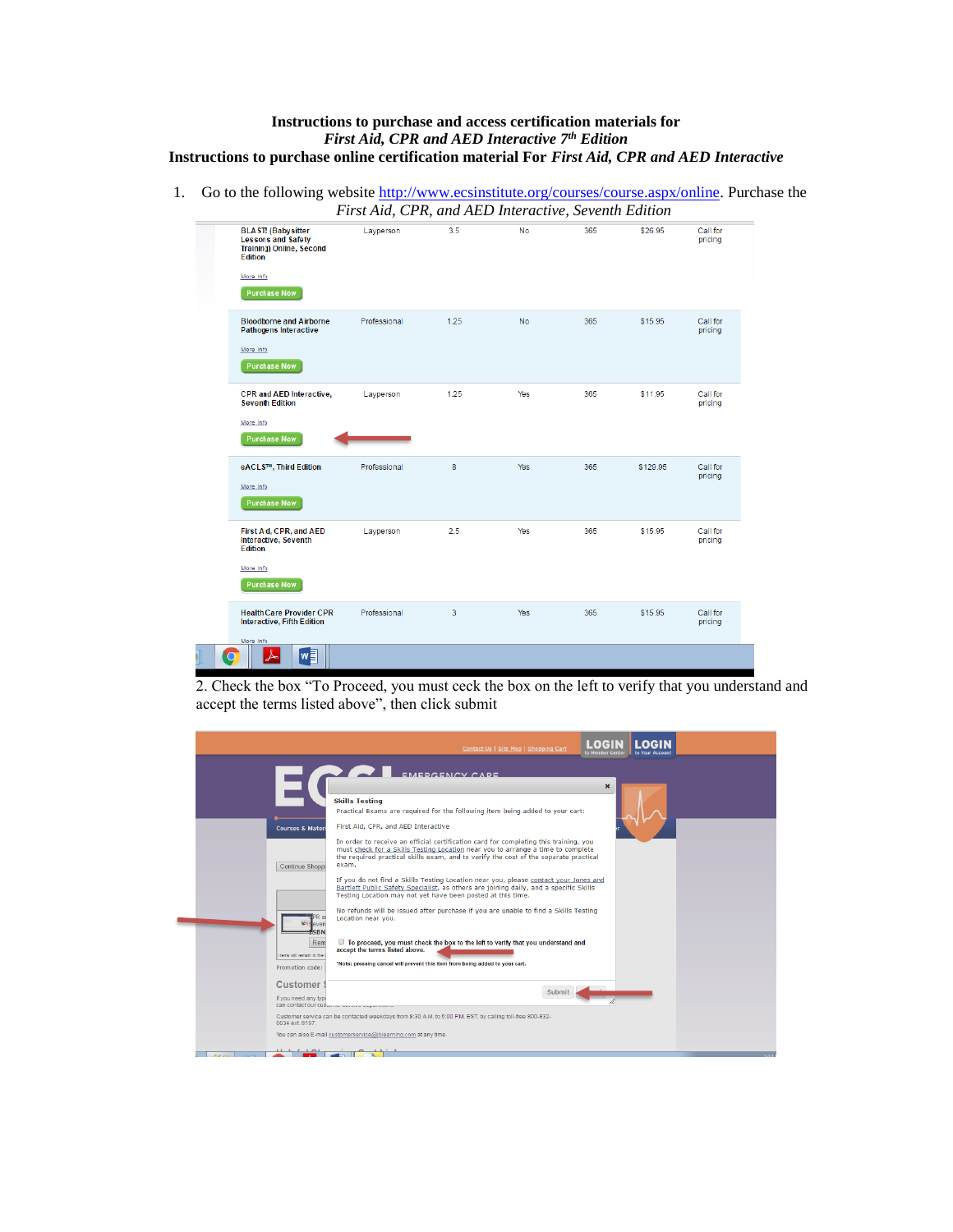3. Confirm you have selected First Aid, CPR, and AED Interactive, Seventh Edition.

|                 |                                                                                                                                                                 |                |                          | <b>Quantity</b> | <b>Unit</b><br><b>Price</b> | <b>Total</b> |
|-----------------|-----------------------------------------------------------------------------------------------------------------------------------------------------------------|----------------|--------------------------|-----------------|-----------------------------|--------------|
|                 | First Aid, CPR, and AED Interactive, Seventh<br>Edition<br>ISBN: 9781284133837<br>Remove                                                                        |                |                          | Update          | \$18.50                     | \$18.50      |
|                 | Items will remain in the cart for the next 24 hours                                                                                                             |                |                          |                 |                             |              |
| Promotion code: |                                                                                                                                                                 | Apply to Order | <b>Subtotal: \$18.50</b> |                 |                             |              |
|                 | <b>Customer Service Information</b>                                                                                                                             |                |                          |                 |                             |              |
|                 | If you need any type of assistance with your order, or wish to complete your order offline by phone or fax, you<br>can contact our customer service department. |                |                          |                 |                             |              |

can contact our customer service department.<br>Customer service can be contacted weekdays from 8:30 A.M. to 5:00 P.M. EST, by calling toll-free 800-832-<br>0034 ext. 8197. You can also E-mail customerservice@jblearning.com at any time.

4. Create New User Registration if this is your first purchase with ECSI. If you have purchased a course previously sign in with your information.

| <b>Checkout Options</b>                                  | ⊙ Sign In   2 Customer Information   ⊙ Payments   ⊙ Review Order   ⊙ C |  |
|----------------------------------------------------------|------------------------------------------------------------------------|--|
|                                                          | <b>Returning Users Sign In</b>                                         |  |
| Username:                                                |                                                                        |  |
| Password:                                                |                                                                        |  |
|                                                          | Forget your username or password?<br><b>Submit</b>                     |  |
| <b>New User Registration</b>                             |                                                                        |  |
| Create a New Account<br>It's easy<br>п<br>And it's free! | If It will only take a minute.                                         |  |
|                                                          | Need Assistance? Contact Technical Support                             |  |

5. Complete you information and review your order for First Aid, CPR, AED Interactive, Seventh, Edition. Once you have confirmed and placed your order an access code with instructions will be sent to your email account. Follow the instructions in the email sent to you to begin your coursework.